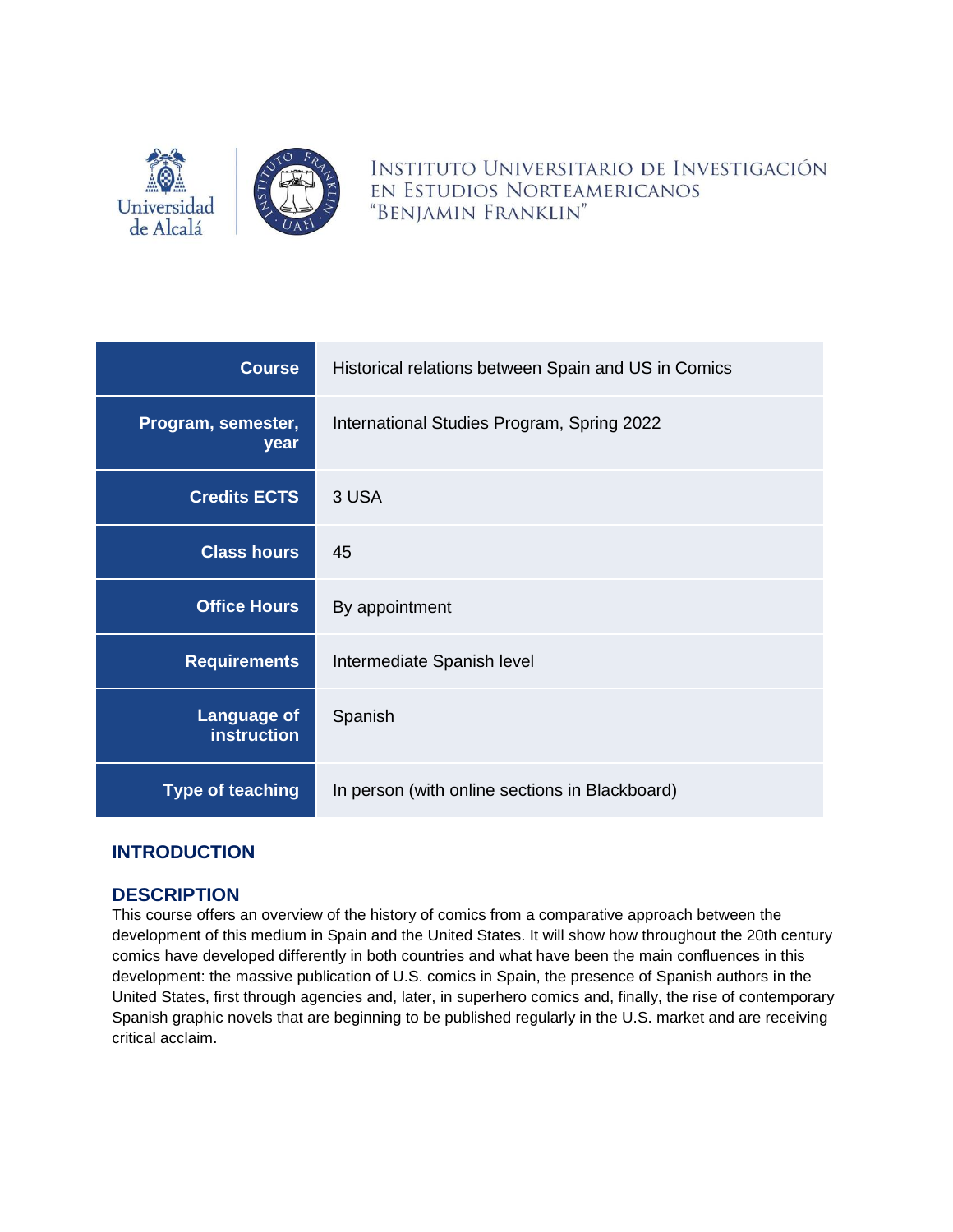

# **COMPETENCES**

#### **General competences (GC):**

GC1: Comment and argue with complex ideas the works read, orally or in writing. GC2: Present and defend acquired knowledge both in writing and orally.

#### **Specific competences (SC):**

**SC1:** Understand that the comic is an autonomous medium and understand its language.

**SC2:** Achieve a global knowledge of the development of comics in Spain and the United States.

**SC3:** To develop the analytical ability to identify the main characteristics of comics in both countries at different historical moments.

**SC4:** To know the relationships that have been established throughout history between the comic market in the United States and the comic market in Spain.

## **METHODOLOGY**

Theoretical-practical lessons will be given by the teacher based, mainly, on the material that the teacher will provide to the students being completed with activities such as visits to museums or presentations of comic artists, according to the calendar of exhibitions and the availability of the artists. In addition, Power Point presentations and the viewing of certain biographical documentaries will be used to help understand the most important characteristics of some of the concepts and works presented. Students will work in small groups with the objective of analyzing and comparing certain comics that will be provided by the teacher.

At the end of the course the student will have to do a work that can be of two types to choose: a research work on a comic book or a creative work that will consist in the realization of his own comic book. Finally, the course will have two exams, a quarterly one and a final one so that the teacher can evaluate if all the competences of the course have been fulfilled.

The methodology aims to work both the theoretical contents and the attitudes and skills of the students with the objective of developing the competences indicated above).

## **PREPARATION FOR CLASS**

For the best performance of the course, the student should arrive each day prepared to class, having done the readings assigned in the program.

The work at home is very important as it will allow the student to anticipate the class. It will basically involve reading the information provided by the teacher and doing the comprehension exercises. This task is key to follow the rhythm of the class, since it will facilitate the comprehension of what has been learned. With this way of working, it is intended that the student comes to class familiar with certain technical vocabulary and knows the authors and the works that will be discussed in class.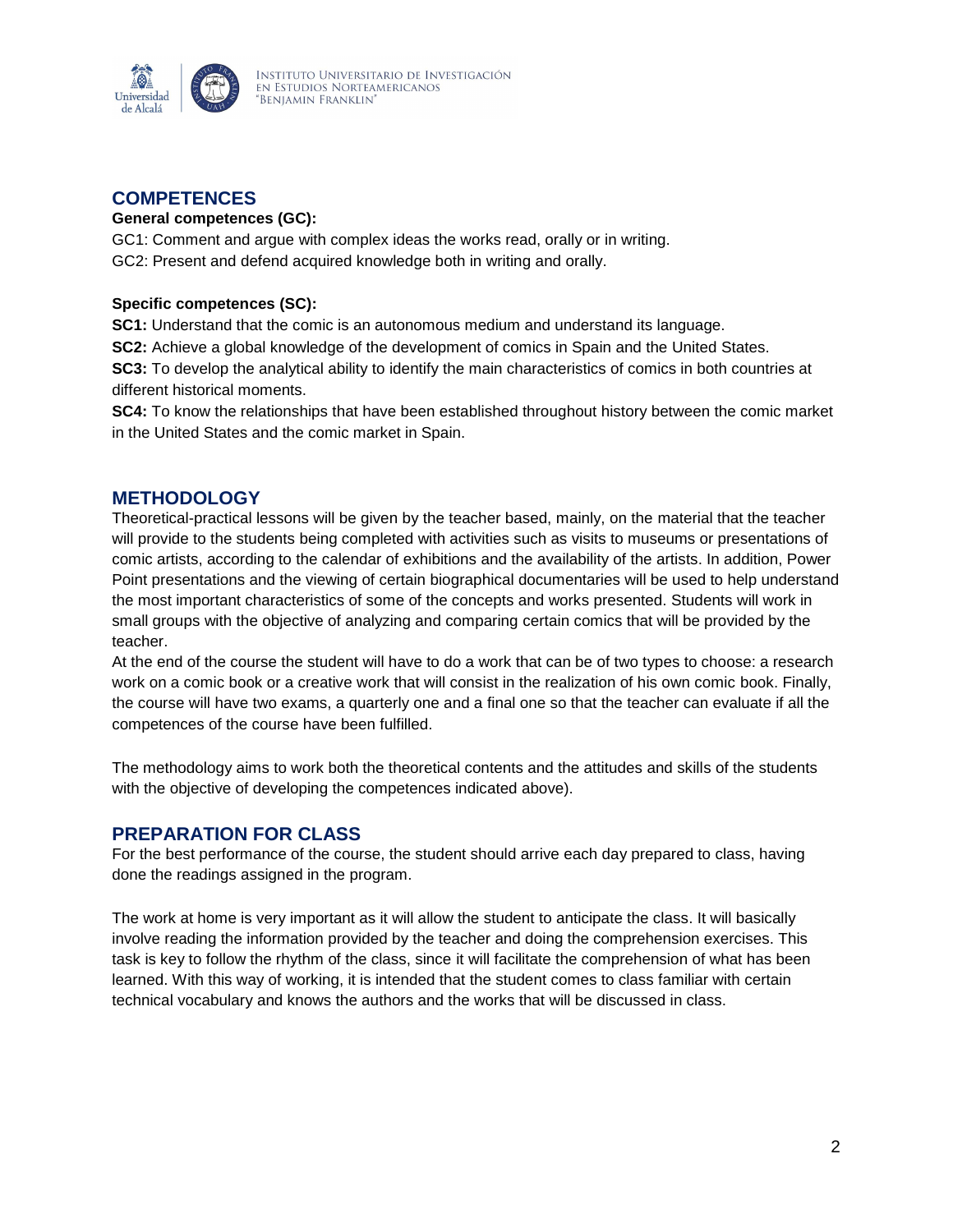

# **EVALUATION**

The evaluation system is based on class participation, both online and face-to-face; participation in activities (if mandatory) exams and assignments.

- **Participation**. It must be active, that is to say, the student must not only ask his doubts, but also make comments and actively participate in the exercises proposed in class both in group and individually. In addition, the student must read the texts assigned by the professor and do the exercises related to the text. The student is expected to demonstrate maturity and responsibility in the classroom so that gestures, passive attitude such as sleeping in class, and having inappropriate behaviors in the classroom may have a negative impact on the grade of this section. The total percentage of this section is 20%.
- **Homework**: the student must do at home the exercises proposed in the previous class. The teacher will monitor the work done by the student on a daily basis. The total percentage of this section is 20%.
- **Practical work**: the objective of this activity is for students to develop their knowledge of the content related to the subject through two aspects to choose from: a research work or a creative work. The total percentage of this section is 30%.

**Note:** If the work is not handed in on the indicated date, the student will receive one point less for each day late.

- **Midterm exam:** It will take place in the middle of the course. In this test the student will be examined on all the content studied up to that moment during the classes in order for the professor to evaluate all the competences of the course. The exam will consist of several exercises (multiple-choice questions and free-writing exercises). The total percentage of this section is 15%.
- **Final exam:** It will take place in the middle of the course. In this test the student will examine all the content studied during the classes since the partial exam in order for the teacher to evaluate all the competences of the course. The exam will consist of several exercises (multiple-choice questions and free-writing exercises). The total percentage of this section is 15%.

#### **Plagiarism:**

Plagiarism is a violation of academic norms and as such it can result in a failed course. In extreme cases it can include the expulsion from the program. In order to avoid this, it is recommended to remind students of how to cite and rephrase the works of authors when writing papers. If the professor detects copying or plagiarism in the exam, the student will receive a grade of zero and will not have the option of any type of recovery.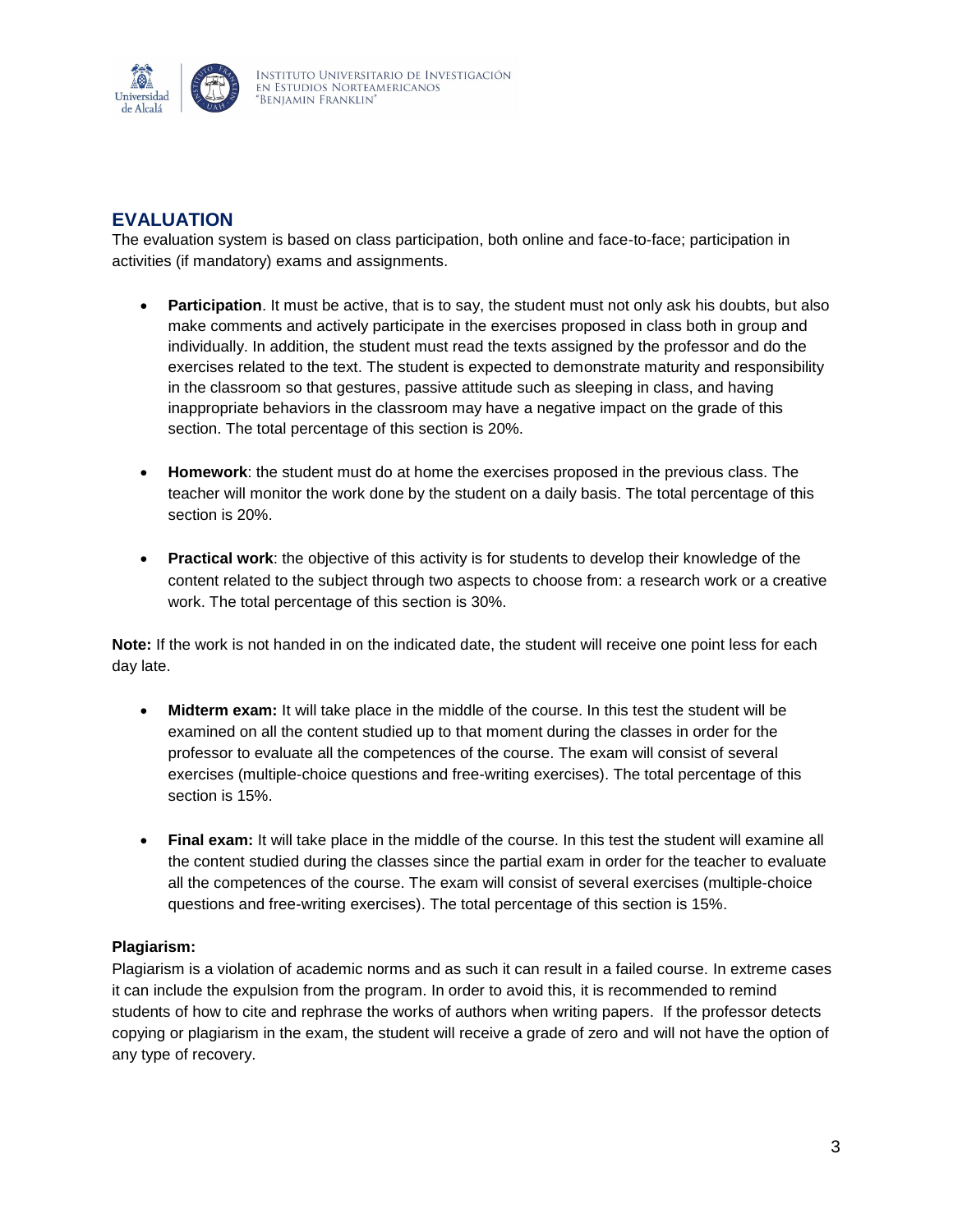

The professor reserves the right to give "surprise exams" when he/she deems it appropriate. These exams will always be at the beginning of the class and will be very short (five minutes more or less). They will be valued as an additional homework grade.

## **EVALUATION**

The evaluation of this course is as follows:

| <b>PARTICIPATION</b>              | <b>20%</b> |
|-----------------------------------|------------|
| <b>ACTIVITIES AND FIELD TRIPS</b> | 20%        |
| <b>TASKS AND ASSIGMENTS</b>       | 30%        |
| <b>MIDTERM EXAMS</b>              | 15%        |
| <b>FINAL EXAMS</b>                | 15%        |

# **ATTENDANCE**

Class attendance is MANDATORY. If the student is absent for more than the allowed limit (one class absence in the summer program and two absences in the fall and spring programs), the final grade will reflect a decrease of 10 points for each non-attendance that has not been excused by a doctor's certificate or by your Program Director. It is the individual responsibility of the student to make up any missed content about the subject taught in class the day the student was absent.

## **STUDENTS WITH SPECIAL NEEDS**

Students with special needs should contact Antonio Fernández: [antonio.fernandezm@uah.es](mailto:antonio.fernandezm@uah.es) Instituto Franklin-UAH can accommodate these students who show through a medical note or a note from their academic advisor that require help in order to fulfill the program.

## **USE OF TECHNOLOGY IN CLASS**

The use of technology is essential today in education, but if is used inappropriately it can be harmful for students. It is necessary that students ask for permission from the teacher in order to use any technological devices. Faculty should make clear to students in what instances technology can be used.

## **USE OF BLACKBOARD**

All courses offered by Instituto Franklin-UAH can be taught through the Blackboard virtual classroom. Also teachers can have materials, forums, etc in the virtual classroom even if they don´t teach the class virtually. For more information about using it contact Antonio Fernández: [antonio.fernandezm@uah.es](mailto:antonio.fernandezm@uah.es)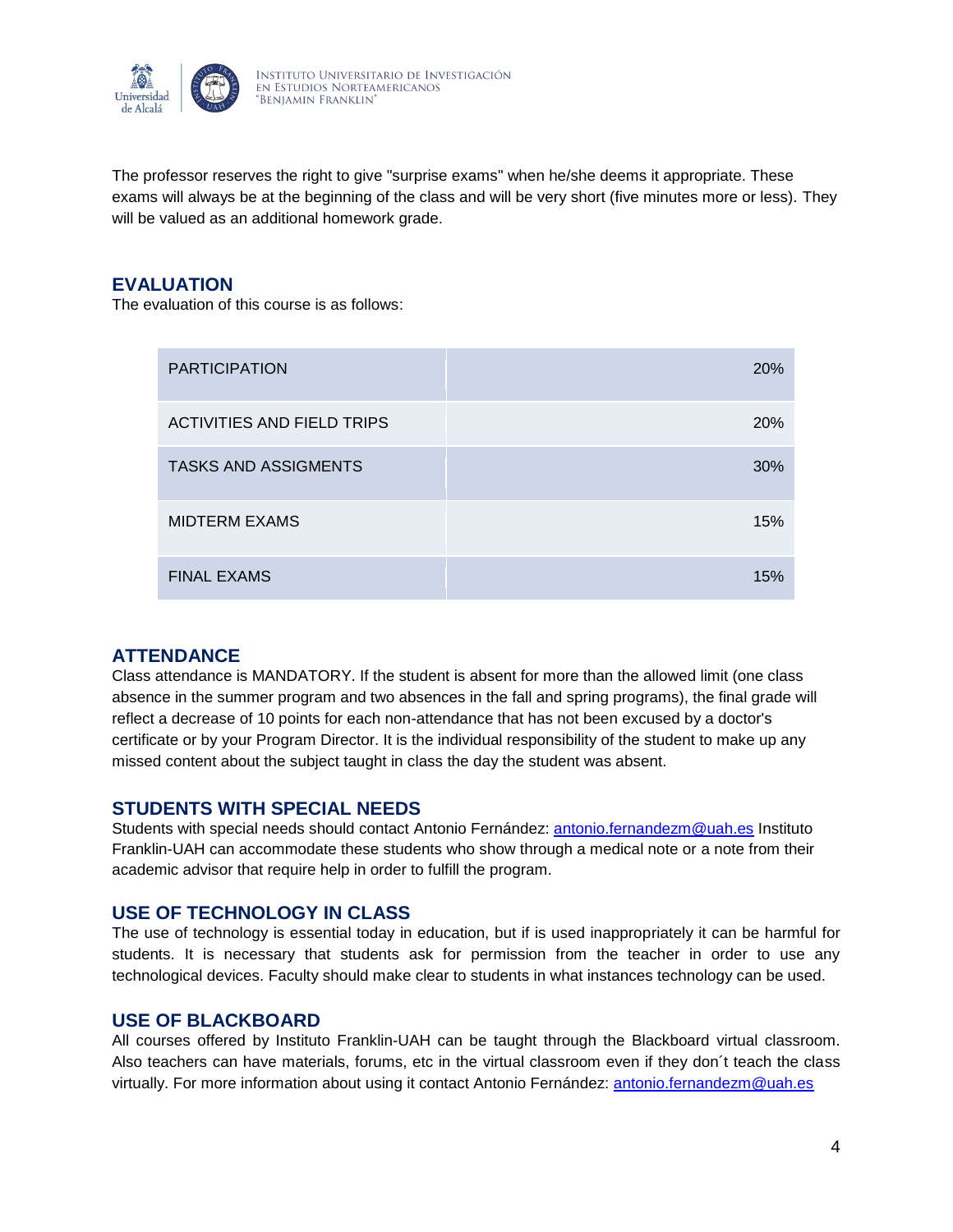

# **CLASS SHCEDULE**

| <b>CLASS SCHEDULE</b>                                                                      | <b>ASSIGNMENTS</b>                                                        |
|--------------------------------------------------------------------------------------------|---------------------------------------------------------------------------|
| Presentation of the course. Explanation of the<br>syllabus. What is the comic? (1 session) | Buy the material provided in<br>reprographics                             |
| Topic I: The language of comics (2 sessions)                                               | Read the comics provided in<br>class and do the<br>corresponding homework |
| Topic II: An approach to the history of comics<br>in the United States (2 sessions)        | Read the comics provided in<br>class and do the<br>corresponding homework |
| Topic III: An approach to the history of comics<br>in Spain (2 sessions)                   | Read the comics provided in<br>class and do the<br>corresponding homework |
| Topic IV: The pioneers of press comics (2)<br>sessions)                                    | Read the comics provided in<br>class and do the<br>corresponding homework |
| Tema V: Dibujantes españoles en Estados<br>Unidos. Los años de las agencias. (3 sesiones)  | Read the comics provided in<br>class and do the<br>corresponding homework |
| Topic VI: Superhero comics and their<br>internationalization (3 sessions)                  | Read the comics provided in<br>class and do the<br>corresponding homework |
| Topic VII: The contemporary Spanish graphic<br>novel (3 sessions)                          | Read the comics provided in<br>class and do the<br>corresponding homework |